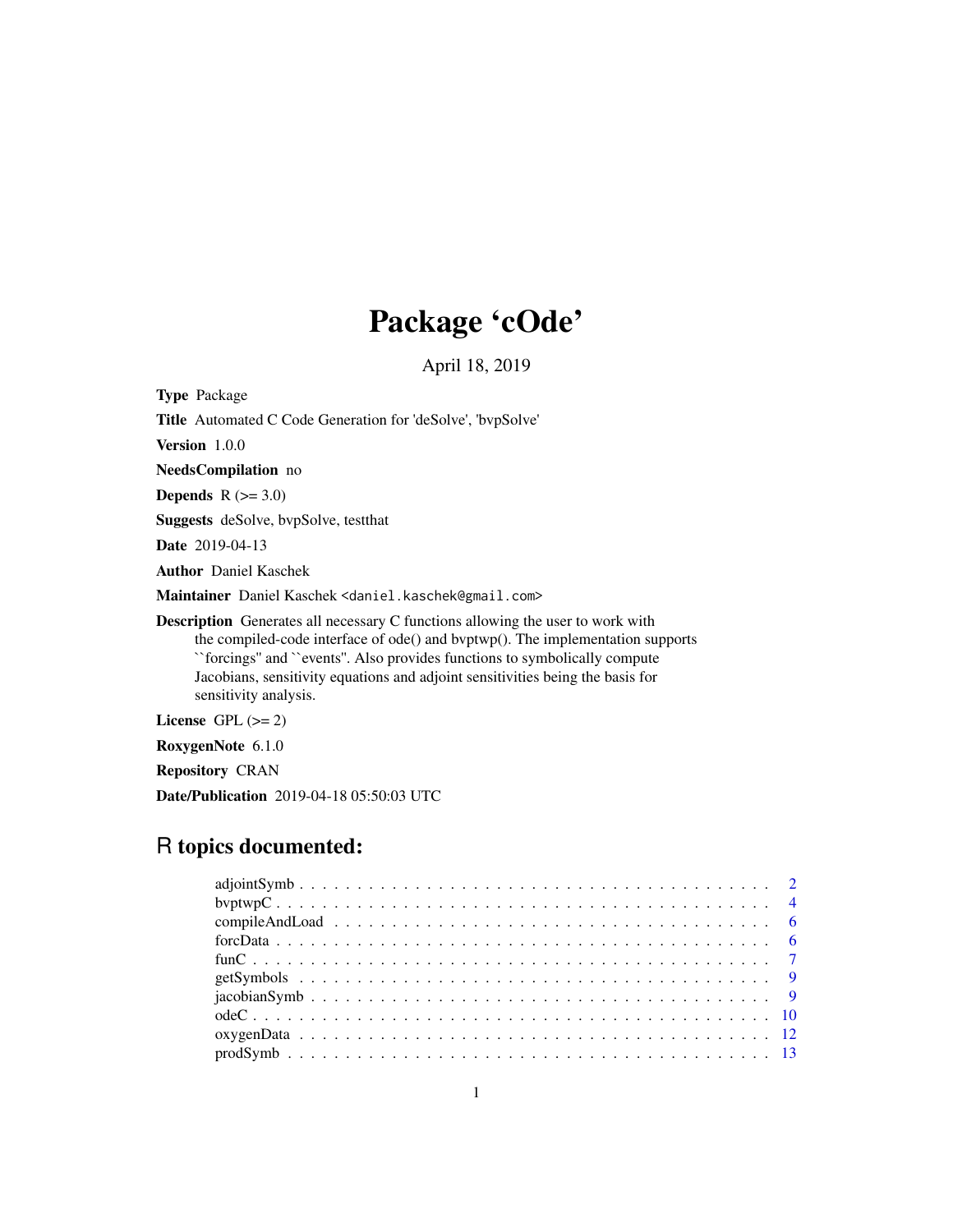#### <span id="page-1-0"></span>2 adjointSymb

| Index | 21 |
|-------|----|
|       |    |
|       |    |
|       |    |
|       |    |
|       |    |
|       |    |
|       |    |

<span id="page-1-1"></span>adjointSymb *Compute adjoint equations of a function symbolically*

#### Description

Compute adjoint equations of a function symbolically

#### Usage

```
adjointSymb(f, states = names(f), parameters = NULL, inputs = NULL)
```
#### Arguments

| $\mathbf{f}$                                                                                                                       | Named vector of type character, the functions                           |  |
|------------------------------------------------------------------------------------------------------------------------------------|-------------------------------------------------------------------------|--|
| states                                                                                                                             | Character vector of the ODE states for which observations are available |  |
| parameters                                                                                                                         | Character vector of the parameters                                      |  |
| Character vector of the "variable" input states, <i>i.e.</i> time-dependent parameters<br>inputs<br>(in contrast to the forcings). |                                                                         |  |

#### Details

The adjoint equations are computed with respect to the functional

$$
(x,u) \mapsto \int_0^T \|x(t)-x^D(t)\|^2 + \|u(t)-u^D(t)\|^2 dt,
$$

where x are the states being constrained by the ODE, u are the inputs and xD and uD indicate the trajectories to be best possibly approached. When the ODE is linear with respect to u, the attribute inputs of the returned equations can be used to replace all occurences of u by the corresponding character in the attribute. This guarantees that the input course is optimal with respect to the above function.

#### Value

Named vector of type character with the adjoint equations. The vector has attributes "chi" (integrand of the chisquare functional), "grad" (integrand of the gradient of the chisquare functional), "forcings" (character vector of the forcings necessary for integration of the adjoint equations) and "inputs" (the input expressed as a function of the adjoint variables).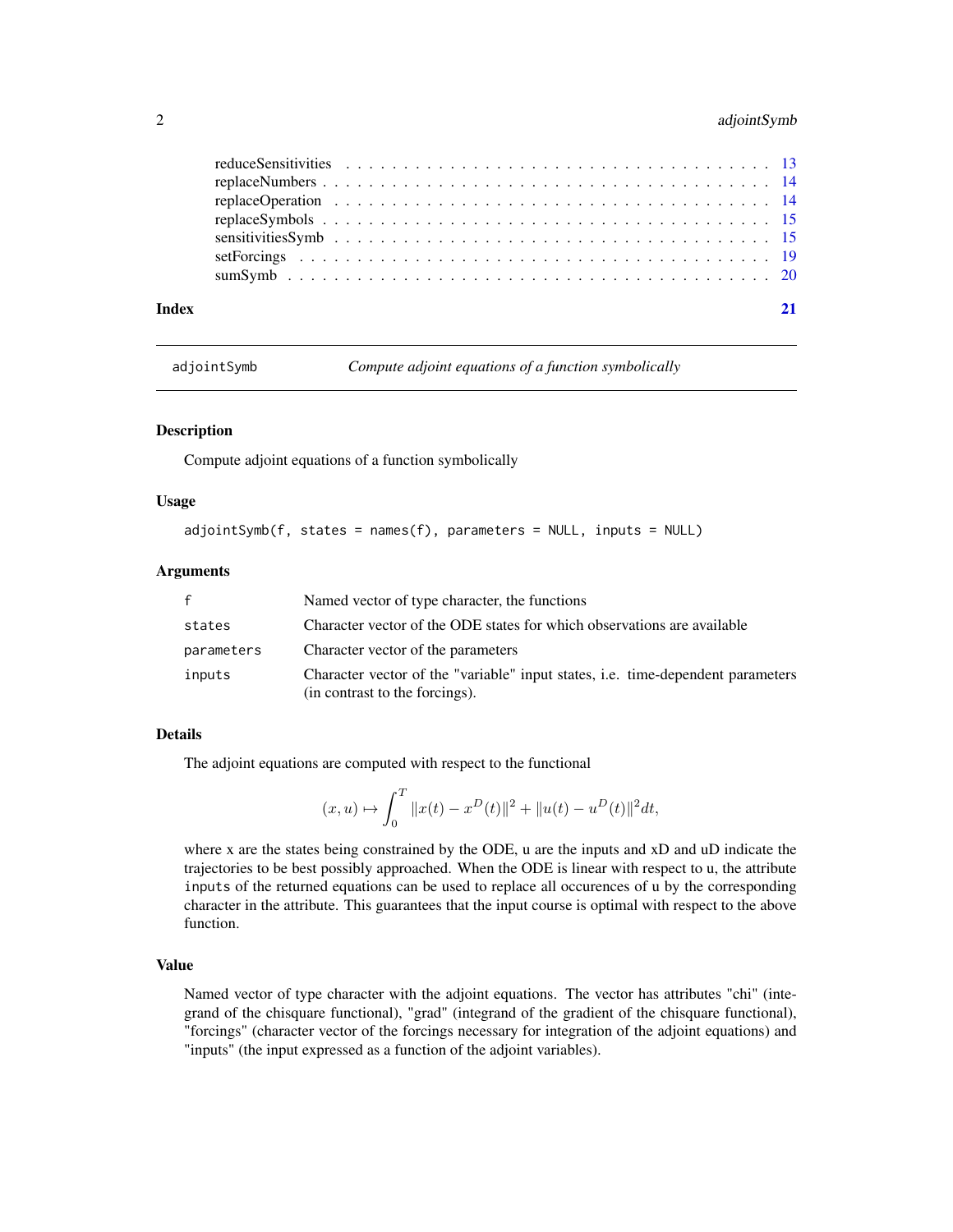#### adjointSymb 3

#### Examples

```
######################################################################
## Solve an optimal control problem:
######################################################################
library(bvpSolve)
# O2 + O <-> O3
# O3 is removed by a variable rate u(t)
f <-c(03 = " build_03 * 02 * 0 - decay_03 * 03 - u * 03",
 02 = "-build_03 * 02 * 0 + decay_03 * 03",
 0 = "-build_03 \star 02 \star 0 + decay_03 \star 03"
\lambda# Compute adjoints equations and replace u by optimal input
f_a \leftarrow adjointSymb(f, states = c("03"), inputs = "u")inputs <- attr(f_a, "inputs")
f_tot <- replaceSymbols("u", inputs, c(f, f_a))
forcings <- attr(f_a, "forcings")
# Initialize times, states, parameters
times \leq - seq(0, 15, by = .1)
boundary <- data.frame(
 name = c("O3", "O2", "O", "adjO3", "adjO2", "adjO"),
 \text{vini} = c(0.5, 2, 2.5, \text{NA}, \text{NA}, \text{NA}),yend = c(NA, NA, NA, 0, 0, 0))pars \leq c (build_03 = .2, decay_03 = .1, eps = 1)
# Generate ODE function
func \le funC(f = f_tot, forcings = forcings,
             jacobian = "full", boundary = boundary,
             modelname = "example5")
# Initialize forcings (the objective)
forcData \leq data.frame(time = times,
                        name = rep(forcings, each=length(times)),
                        value = rep(
                          c(0.5, 0, 1, 1), each=length(times)))
forc <- setForcings(func, forcData)
# Solve BVP
out \leq bvptwpC(x = times, func = func, parms = pars, forcings = forc)
# Plot solution
par(mfcol=c(1,2))
t \leq - out[,1]
M1 < - out[,2:4]
M2 <- with(list(uD = 0, 03 = out[,2],
```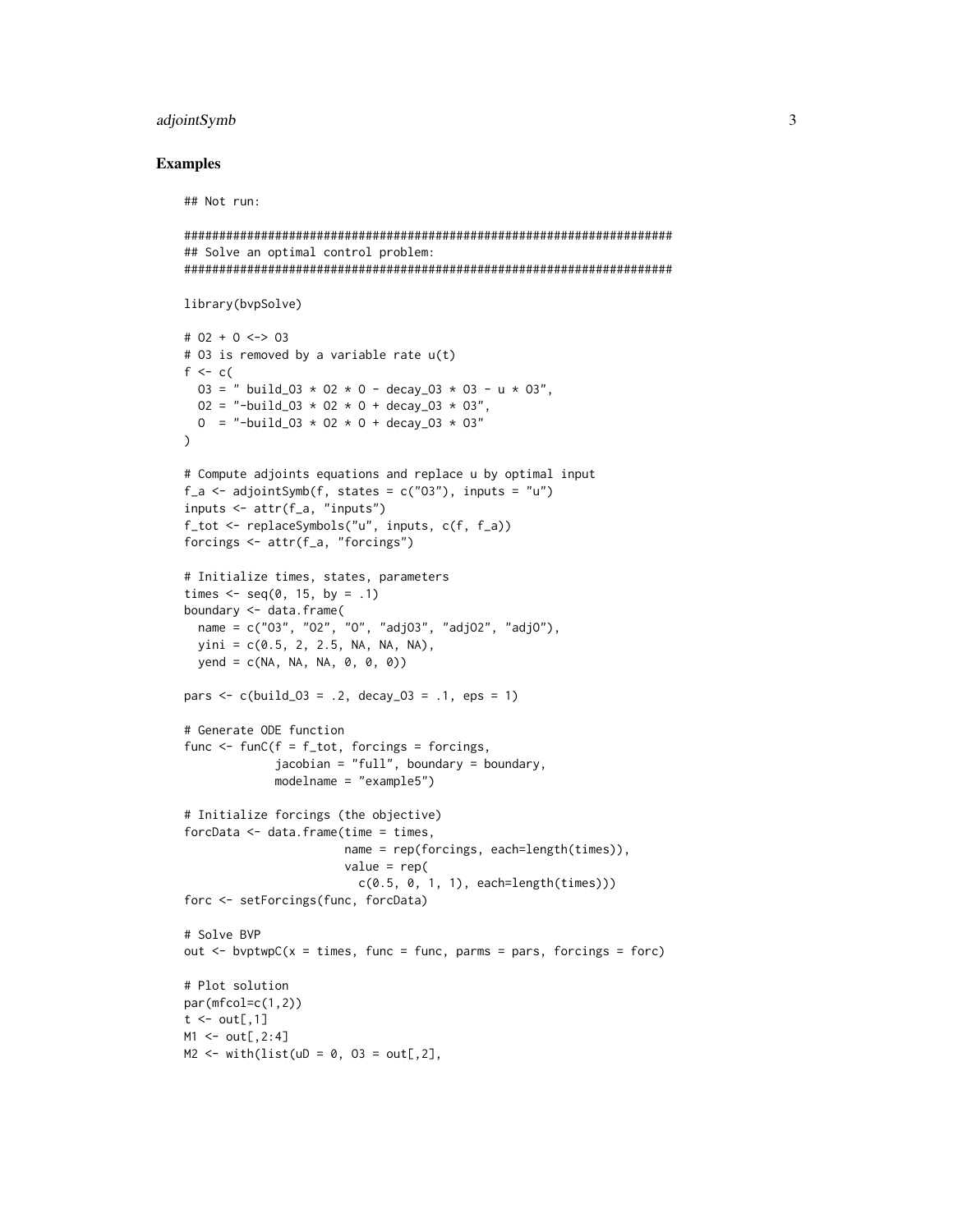#### <span id="page-3-0"></span>4 bvptwpC

```
adj03 = out[, 5], eps = 1, weightub = 1),eval(parse(text=inputs)))
matplot(t, M1, type="l", lty=1, col=1:3,
       xlab="time", ylab="value", main="states")
abline(h = .5, 1ty=2)legend("topright", legend = names(f), lty=1, col=1:3)
matplot(t, M2, type="l", lty=1, col=1,
       xlab="time", ylab="value", main="input u")
abline(h = 0, 1ty=2)
```

```
## End(Not run)
```
#### bvptwpC *Interface to bvptwp()*

#### Description

Interface to bvptwp()

#### Usage

```
bvptwpC(yini = NULL, x, func, yend = NULL, parms, xguess = NULL,
 yguess = NULL, ...
```
#### Arguments

| yini         | named vector of type numeric. Initial values to be overwritten. |
|--------------|-----------------------------------------------------------------|
| $\mathsf{x}$ | vector of type numeric. Integration times                       |
| func         | return value from $funC()$ with a boundary argument.            |
| yend         | named vector of type numeric. End values to be overwritten.     |
| parms        | named vector of type numeric. The dynamic parameters.           |
| xguess       | vector of type numeric, the x values                            |
| yguess       | matrix with as many rows as variables and columns as x values   |
|              | further arguments going to byptwp()                             |

#### Details

See bvpSolve-package for a full description of possible arguments

#### Value

matrix with times and states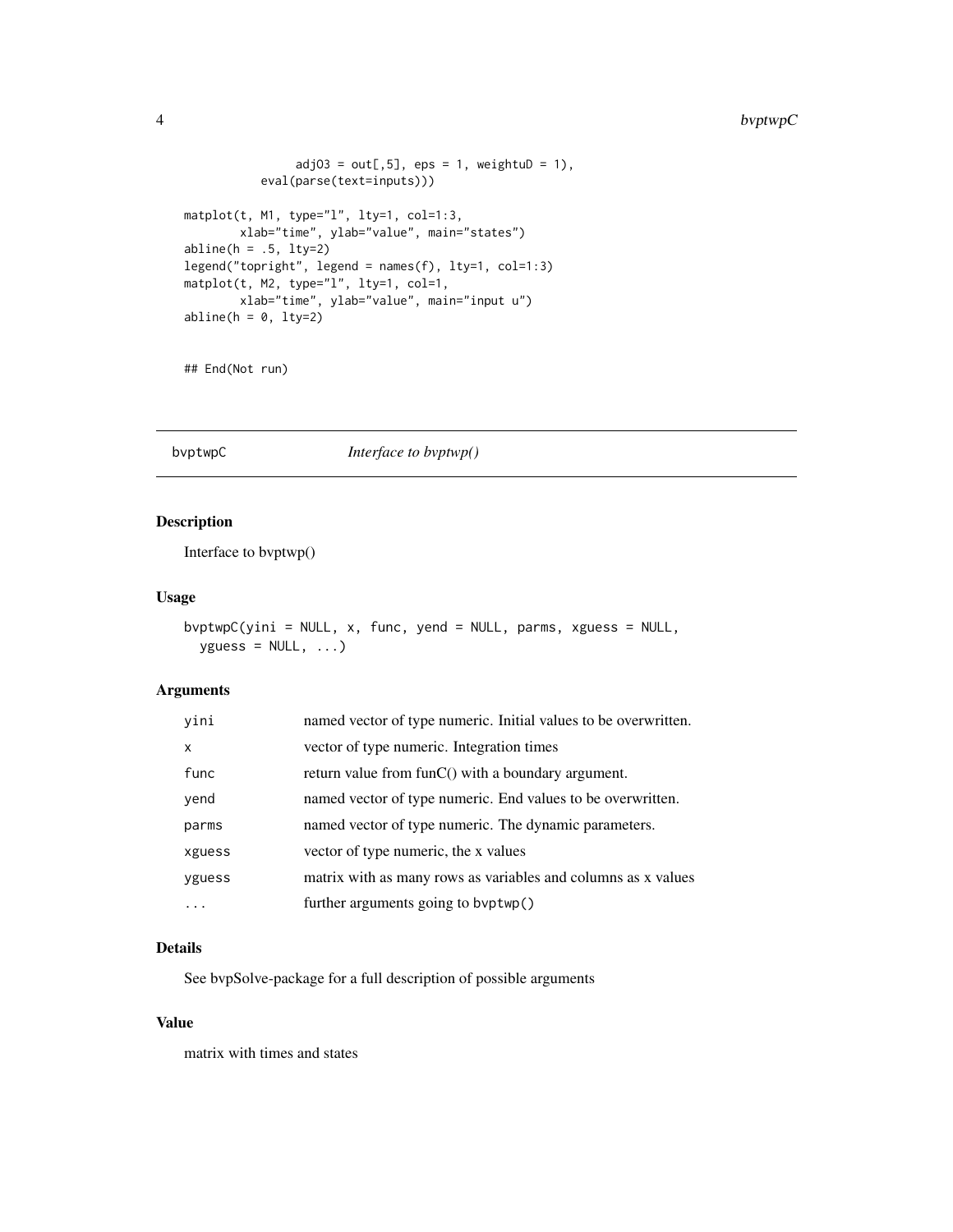#### bvptwpC  $5\,$

#### Examples

```
######################################################################
## Boundary value problem: Ozon formation with fixed ozon/oxygen ratio
## at final time point
######################################################################
library(bvpSolve)
# O2 + O <-> O3
# diff = O2 - O3
# build_O3 = const.
f <-c(03 = " build_03 * 02 * 0 - decay_03 * 03",
  02 = "-build_03 \star 02 \star 0 + decay_03 \star 03",
  0 = "-build_03 * 02 * 0 + decay_03 * 03",
  diff = " -2 * build_03 * 02 * 0 + 2 * decay_03 * 03",build_03 = "0")
bound <- data.frame(
    name = names(f),
    yini = c(0, 3, 2, 3, NA),yend = c(NA, NA, NA, 0, NA))
# Generate ODE function
func <- funC(f, jacobian="full", boundary = bound, modelname = "example4")
# Initialize times, states, parameters and forcings
times \leq seq(0, 15, by = .1)
pars \leq c(decay_03 = .1)
xguess <- times
yguess \leq matrix(c(1, 1, 1, 1, 1), ncol=length(times),
                 nrow = length(f)# Solve BVP
out \leq bvptwpC(x = times, func = func, parms = pars,
               xguess = xguess, yguess = yguess)
# Solve BVP for different ini values, end values and parameters
yini \leq c(03 = 2)yend \leq c(diff = 0.2)
pars <- c(decay_O3 = .01)
out \leq bvptwpC(yini = yini, yend = yend, x = times, func = func,
       parms = pars, xguess = xguess, yguess = yguess)
# Plot solution
par(mfcol=c(1,2))
t \le out[,1]
M1 < - out[,2:5]
```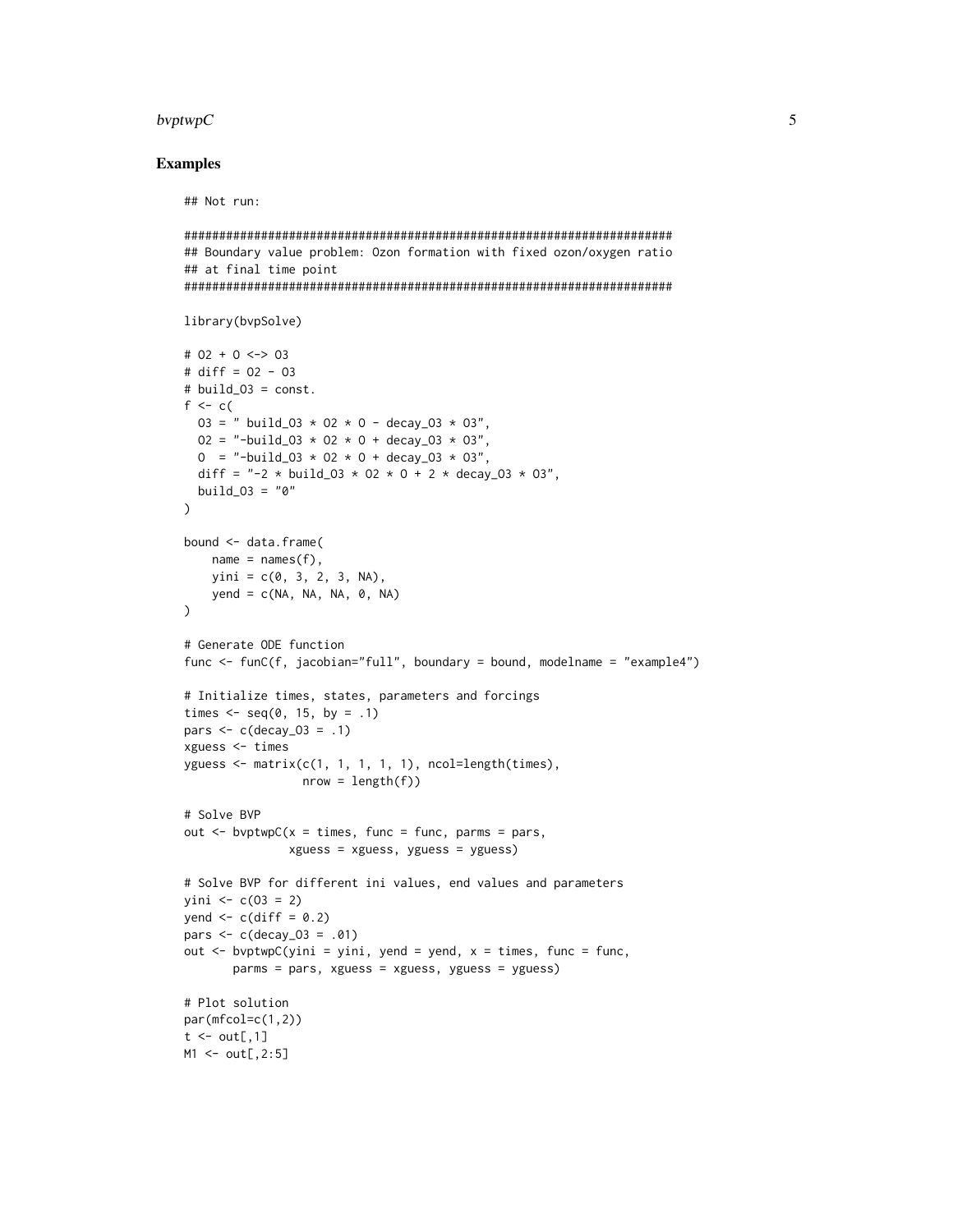```
M2 <- cbind(out[,6], pars)
matplot(t, M1, type="l", lty=1, col=1:4,
        xlab="time", ylab="value", main="states")
legend("topright", legend = c("O3", "O2", "O", "O2 - O3"),
       lty=1, col=1:4)
matplot(t, M2, type="l", lty=1, col=1:2,
       xlab="time", ylab="value", main="parameters")
legend("right", legend = c("build_O3", "decay_O3"), lty=1, col=1:2)
```
## End(Not run)

compileAndLoad *Compile and load shared object implementing the ODE system.*

#### Description

Compile and load shared object implementing the ODE system.

#### Usage

compileAndLoad(filename, dllname, fcontrol, verbose)

#### Arguments

| filename | Full file name of the source file. |
|----------|------------------------------------|
| dllname  | Base name for source and dll file. |
| fcontrol | Interpolation method for forcings. |
| verbose  | Print compiler output or not.      |

#### Author(s)

Daniel Kaschek, <daniel.kaschek@physik.uni-freiburg.de> Wolfgang Mader, <Wolfgang.Mader@fdm.uni-freiburg.de>

forcData *Forcings data.frame*

#### Description

Forcings data.frame

<span id="page-5-0"></span>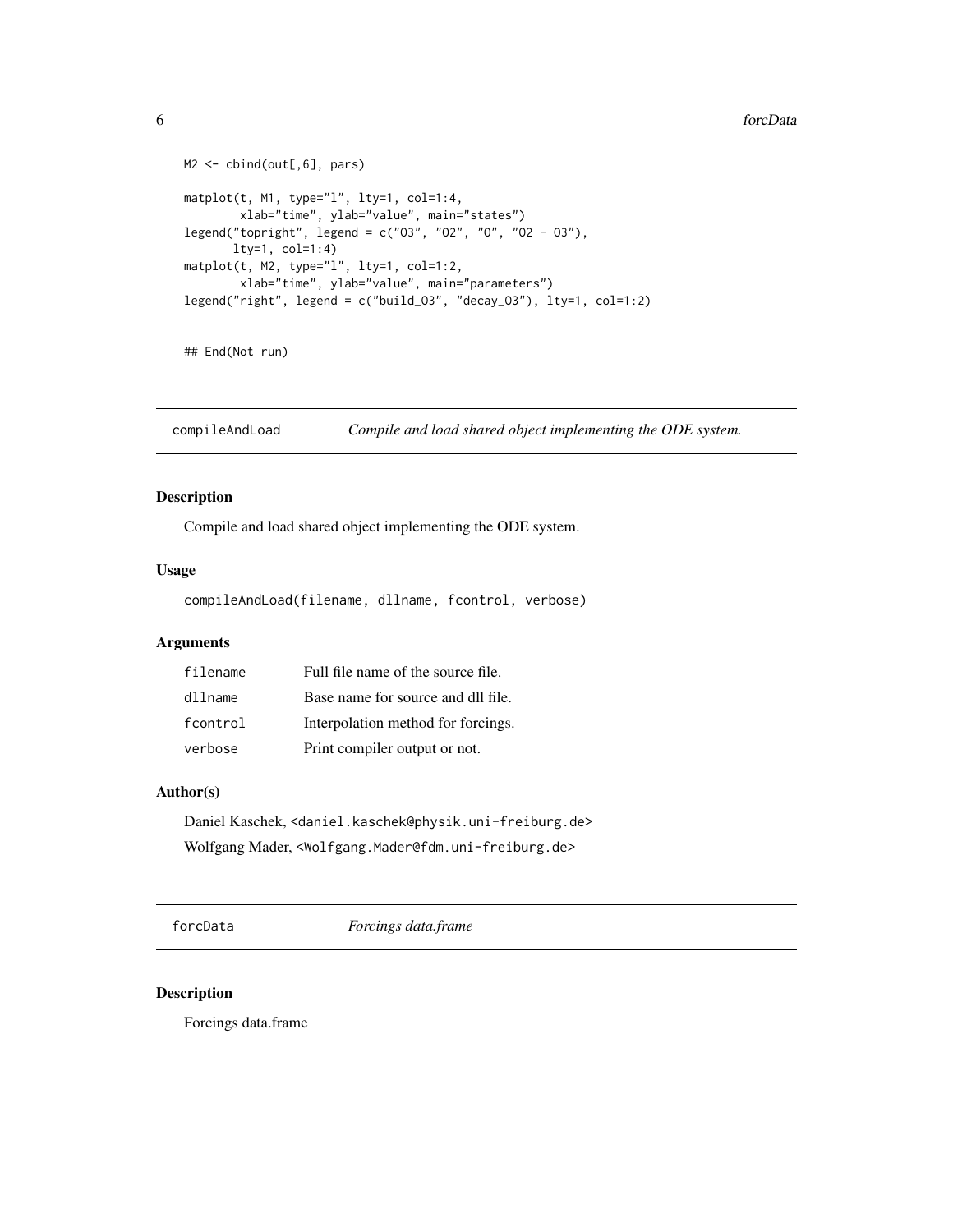<span id="page-6-1"></span><span id="page-6-0"></span>Generate C code for a function and compile it

#### Usage

```
funC(f, forcings = NULL, events = NULL, fixed = NULL,
 outputs = NULL, jacobian = c("none", "full", "inz.lsodes",
 "jacvec.lsodes"), rootfunc = NULL, boundary = NULL, compile = TRUE,
 fcontrol = c("nospline", "einspline"), nGridpoints = -1,
  includeTimeZero = TRUE, precision = 1e-05, modelname = NULL,
 verbose = FALSE, solver = c("deSolve", "Sundials"))
```
#### Arguments

| f        | Named character vector containing the right-hand sides of the ODE. You may<br>use the key word time in your equations for non-autonomous ODEs.                                                                                                                                                                                                                                                                                         |  |
|----------|----------------------------------------------------------------------------------------------------------------------------------------------------------------------------------------------------------------------------------------------------------------------------------------------------------------------------------------------------------------------------------------------------------------------------------------|--|
| forcings | Character vector with the names of the forcings                                                                                                                                                                                                                                                                                                                                                                                        |  |
| events   | data.frame of events with columns "var" (character, the name of the state to be<br>affected), "time" (numeric or character, time point), "value" (numeric or charac-<br>ter, value), "method" (character, either "replace" or "add"). See events. If "var"<br>and "time" are characters, their values need to be speciefied in the parameter<br>vector when calling odeC. An event function is generated and compiled with the<br>ODE. |  |
| fixed    | character vector with the names of parameters (initial values and dynamic) for<br>which no sensitivities are required (will speed up the integration).                                                                                                                                                                                                                                                                                 |  |
| outputs  | Named character vector for additional output variables, see arguments nout and<br>outnames of <b>Isode</b>                                                                                                                                                                                                                                                                                                                             |  |
| jacobian | Character, either "none" (no jacobian is computed), "full" (full jacobian is com-<br>puted and written as a function into the C file) or "inz.lsodes" (only the non-zero<br>elements of the jacobian are determined, see lsodes)                                                                                                                                                                                                       |  |
| rootfunc | Named character vector. The root function (see lsoda). Besides the variable<br>names (names(f)) also other symbols are allowed that are treated like new pa-<br>rameters.                                                                                                                                                                                                                                                              |  |
| boundary | data.frame with columns name, yini, yend specifying the boundary condition<br>set-up. NULL if not a boundary value problem                                                                                                                                                                                                                                                                                                             |  |
| compile  | Logical. If FALSE, only the C file is written                                                                                                                                                                                                                                                                                                                                                                                          |  |
| fcontrol | Character, either "nospline" (default, forcings are handled by deSolve) or<br>"einspline" (forcings are handled as splines within the C code based on the<br>einspline library).                                                                                                                                                                                                                                                       |  |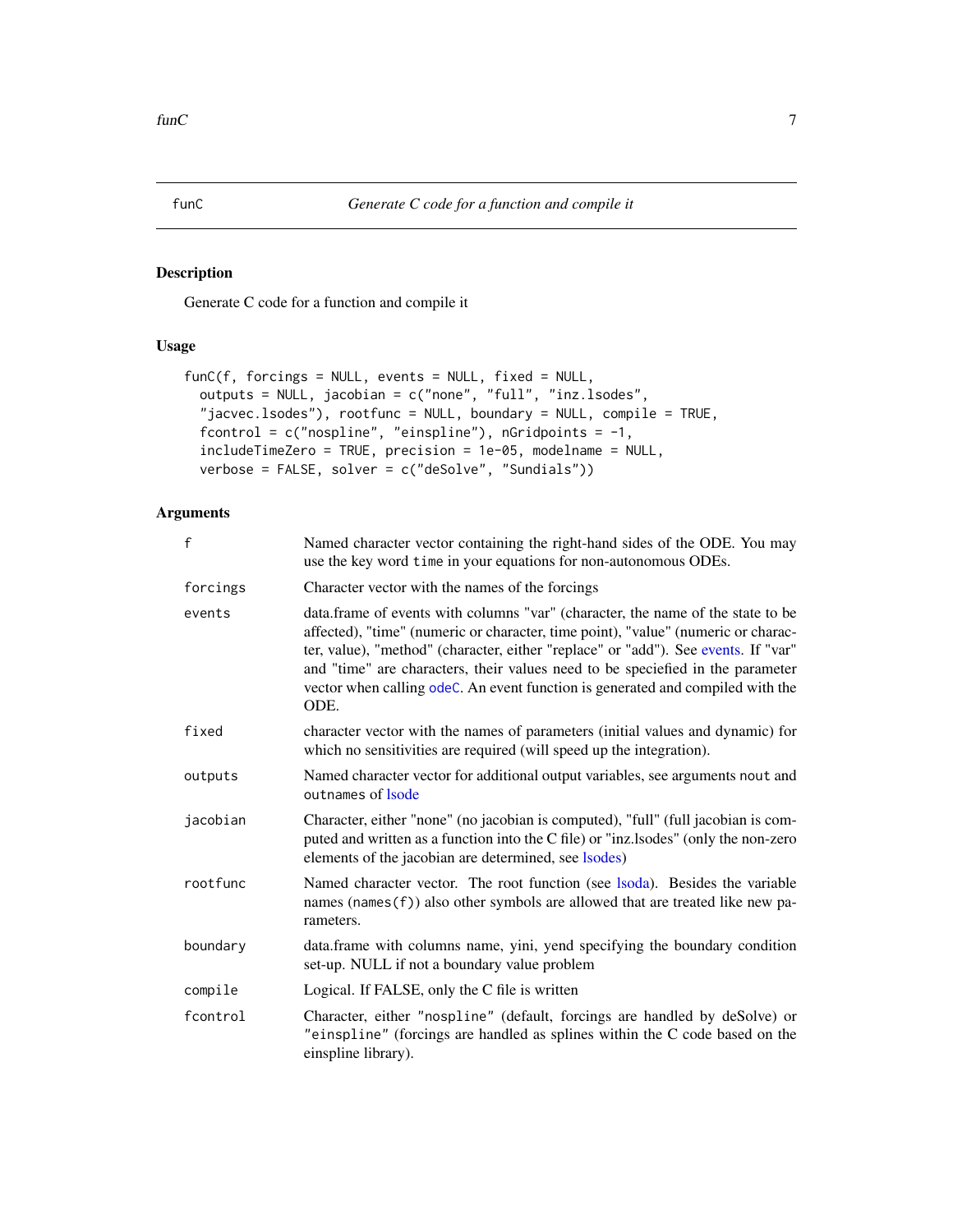| nGridpoints     | Integer, defining for which time points the ODE is evaluated or the solution is<br>returned: Set -1 to return only the explicitly requested time points (default). If<br>additional time points are introduced through events, they will not be returned.<br>Set $\geq$ 0 to introduce additional time points between tmin and tmax where the<br>ODE is evaluated in any case. Additional time points that might be introduced<br>by events will be returned. If splines are used with $f$ control = "einspline",<br>nGridpoinnts also indicates the number of spline nodes. |  |
|-----------------|------------------------------------------------------------------------------------------------------------------------------------------------------------------------------------------------------------------------------------------------------------------------------------------------------------------------------------------------------------------------------------------------------------------------------------------------------------------------------------------------------------------------------------------------------------------------------|--|
| includeTimeZero |                                                                                                                                                                                                                                                                                                                                                                                                                                                                                                                                                                              |  |
|                 | Logical. Include $t = 0$ in the integration time points if TRUE (default). Conse-<br>quently, integration starts at $t = 0$ if only positive time points are provided by the<br>user and at tmin, if also negtive time points are provided.                                                                                                                                                                                                                                                                                                                                  |  |
| precision       | Numeric. Only used when $fcontrol = "einspline".$                                                                                                                                                                                                                                                                                                                                                                                                                                                                                                                            |  |
| modelname       | Character. The C file is generated in the working directory and is named $\leq$ mod-<br>elname>.c. If NULL, a random name starting with ".f" is chosen, i.e. the file is<br>hidden on a UNIX system.                                                                                                                                                                                                                                                                                                                                                                         |  |
| verbose         | Print compiler output to R command line.                                                                                                                                                                                                                                                                                                                                                                                                                                                                                                                                     |  |
| solver          | Select the solver suite as either deSolve or Sundials (not available any more).<br>Defaults to deSolve.                                                                                                                                                                                                                                                                                                                                                                                                                                                                      |  |

#### Details

The function replaces variables by arrays  $y[i]$ , etc. and replaces " $^{\prime\prime\prime}$ " by pow() in order to have the correct C syntax. The file name of the C-File is derived from f. I.e. funC(abc, ... will generate a file abc.c in the current directory. Currently, only explicit ODE specification is supported, i.e. you need to have the right-hand sides of the ODE.

#### Value

the name of the generated shared object file together with a number of attributes

#### Examples

```
## Not run:
# Exponential decay plus constant supply
f \leq c(x = "-k*x + supply")func <- funC(f, forcings = "supply")
# Example 2: root function
f <- c(A = "-k1*A + k2*B", B = "k1*A - k2*B")
rootfunc \leq c(steadyState = "-k1*A + k2*B - tol")
func <- funC(f, rootfunc = rootfunc, modelname = "test")
yini \leq c(A = 1, B = 2)parms \leq c(k1 = 1, k2 = 5, tol = 0.1)times <- seq(0, 10, len = 100)
odeC(yini, times, func, parms)
## End(Not run)
```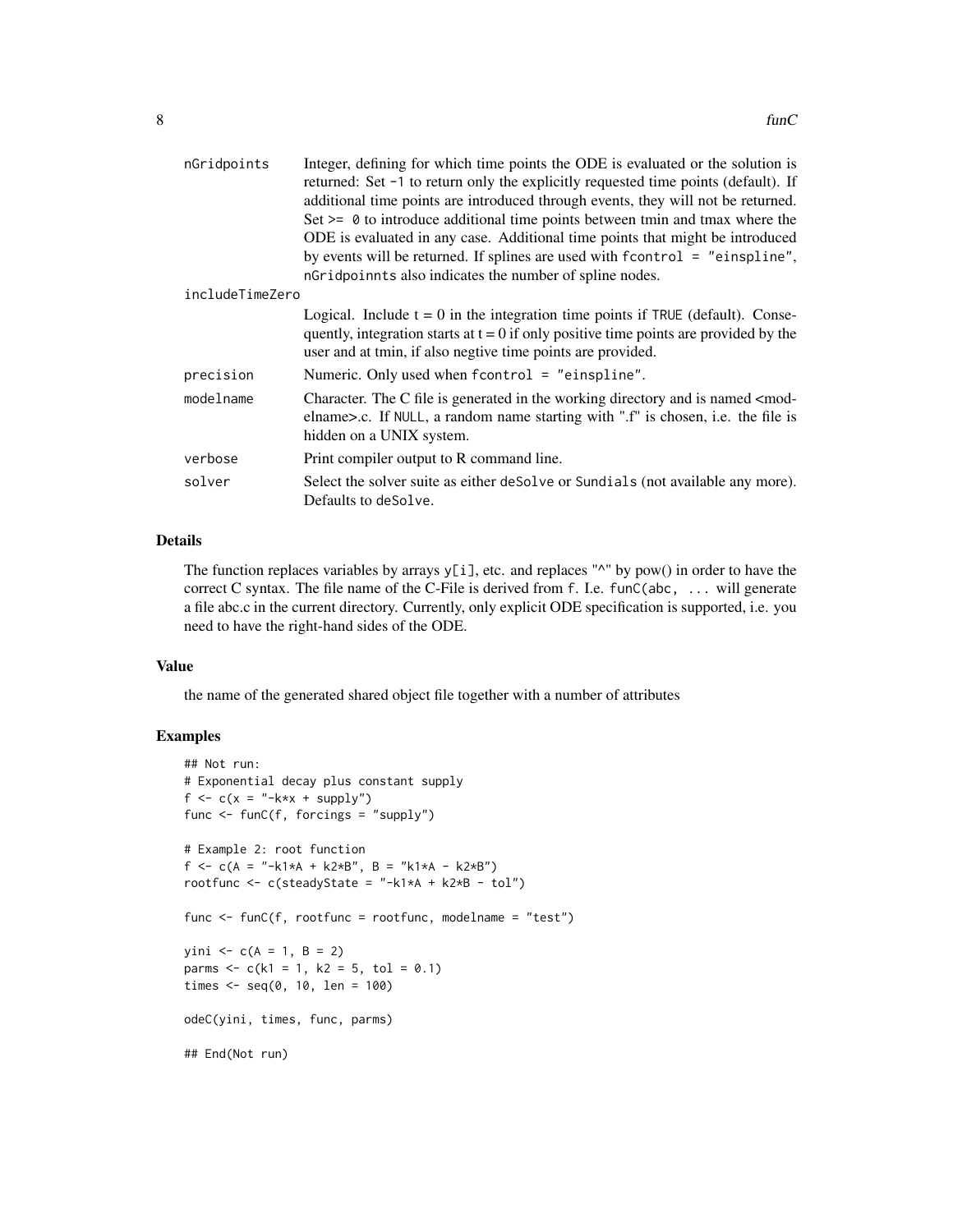<span id="page-8-0"></span>

Get symbols from a character

#### Usage

```
getSymbols(char, exclude = NULL)
```
#### Arguments

| char    | Character vector (e.g. equation)                                   |
|---------|--------------------------------------------------------------------|
| exclude | Character vector, the symbols to be excluded from the return value |

#### Value

character vector with the symbols

#### Examples

```
getSymbols(c("A*AB+B^2"))
```
jacobianSymb *Compute Jacobian of a function symbolically*

#### Description

Compute Jacobian of a function symbolically

### Usage

```
jacobianSymb(f, variables = NULL)
```
#### Arguments

|           | named vector of type character, the functions                                                                                        |
|-----------|--------------------------------------------------------------------------------------------------------------------------------------|
| variables | other variables, e.g. paramters, f depends on. If variables is given, f is derived<br>with respect to variables instead of names (f) |

#### Value

named vector of type character with the symbolic derivatives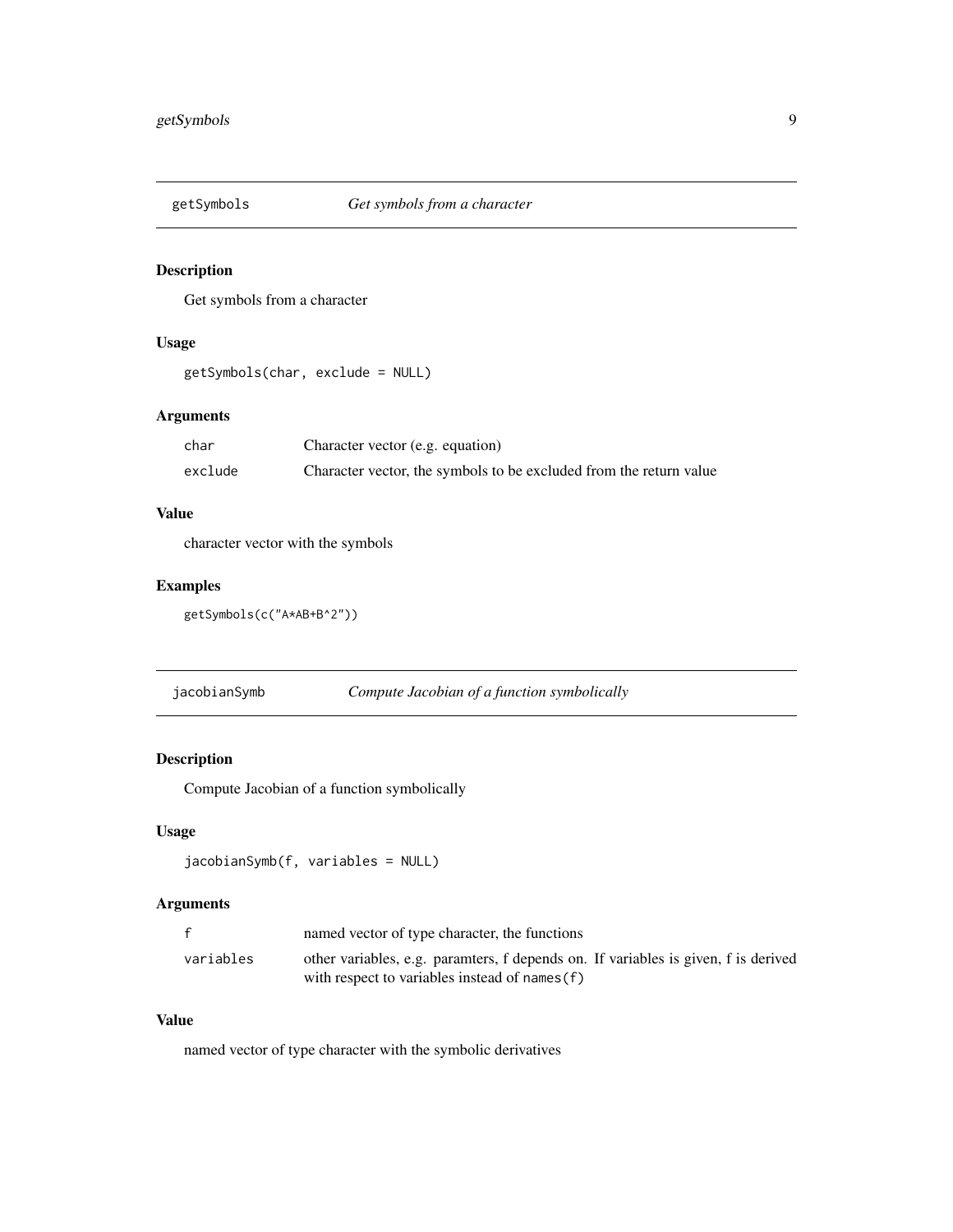#### Examples

```
jacobianSymb(c(A="A*B", B="A+B"))
jacobianSymb(c(x="A*B", y="A+B"), c("A", "B"))
```
<span id="page-9-1"></span>

odeC *Interface to ode()*

#### Description

Interface to ode()

#### Usage

odeC(y, times, func, parms, ...)

#### Arguments

| times<br>are returned unless nGridpoints $= -1$ (the default).<br>func<br>return value from $funC()$<br>named vector of type numeric.<br>parms | y | named vector of type numeric. Initial values for the integration                                                                                                                                                                                                                                                                                                                                                                    |  |
|------------------------------------------------------------------------------------------------------------------------------------------------|---|-------------------------------------------------------------------------------------------------------------------------------------------------------------------------------------------------------------------------------------------------------------------------------------------------------------------------------------------------------------------------------------------------------------------------------------|--|
|                                                                                                                                                |   | vector of type numeric. Integration times. If include Time Zero is TRUE (see<br>funC), the times vector is augmented by $t = 0$ . If nGridpoints (see funC) was<br>set $\geq$ 0, uniformly distributed time points between the first and last time point<br>are introduced and the solution is returned for these time points, too. Any addi-<br>tional time points that are introduced during integration (e.g. event time points) |  |
|                                                                                                                                                |   |                                                                                                                                                                                                                                                                                                                                                                                                                                     |  |
|                                                                                                                                                |   |                                                                                                                                                                                                                                                                                                                                                                                                                                     |  |
|                                                                                                                                                |   | further arguments going to ode()                                                                                                                                                                                                                                                                                                                                                                                                    |  |

#### Details

See deSolve-package for a full description of possible arguments

#### Value

matrix with times and states

#### Examples

```
######################################################################
## Ozone formation and decay, modified by external forcings
######################################################################
```

```
library(deSolve)
data(forcData)
forcData$value <- forcData$value + 1
```
<span id="page-9-0"></span>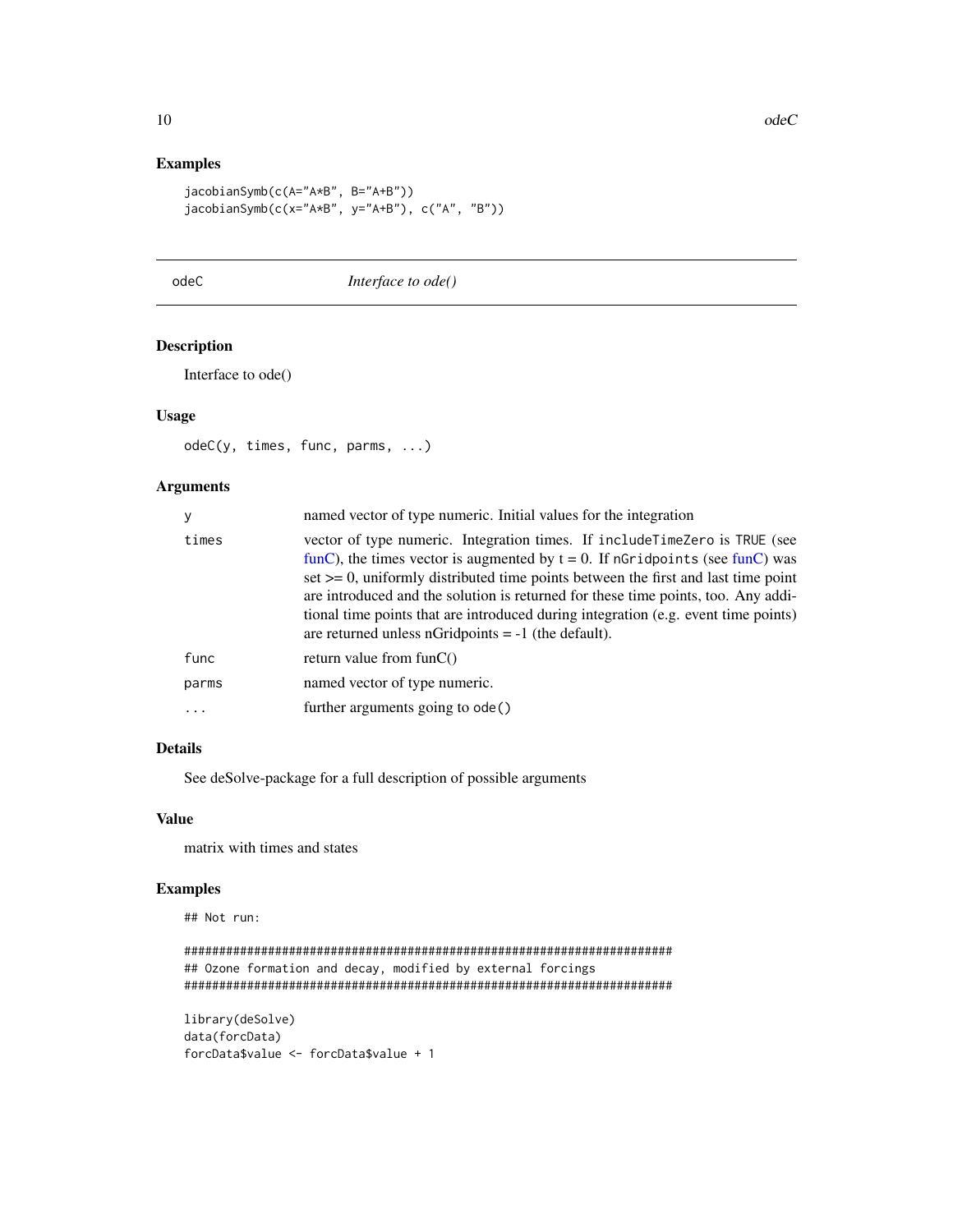```
odeC 11
```

```
# O2 + O <-> O3
f \leftarrow c(
 03 = " (build_03 + u_b, 02 \times 0 - (decay_03 + u_d, 03 \times 03))02 = "-(build_03 + u_build) * 02 * 0 + (decay_03 + u_degrade) * 03",
  0 = "-(build_03 + u_build) * 02 * 0 + (decay_03 + u_degrade) * 03"
)
# Generate ODE function
forcings <- c("u_build", "u_degrade")
func <- funC(f, forcings = forcings, modelname = "test",
             fcontrol = "nospline", nGridpoints = 10)
# Initialize times, states, parameters and forcings
times \leq seq(0, 8, by = .1)
yini <- c(03 = 0, 02 = 3, 0 = 2)pars <- c(build_O3 = 1/6, decay_O3 = 1)
forc <- setForcings(func, forcData)
# Solve ODE
out \leq odeC(y = yini, times = times, func = func, parms = pars,
            forcings = forc)
# Plot solution
par(mfcol=c(1,2))
t1 <- unique(forcData[,2])
M1 <- matrix(forcData[,3], ncol=2)
t2 \leq out[, 1]M2 < - out[,2:4]
M3 <- out[,5:6]
matplot(t1, M1, type="l", lty=1, col=1:2, xlab="time", ylab="value",
main="forcings", ylim=c(0, 4))
matplot(t2, M3, type="l", lty=2, col=1:2, xlab="time", ylab="value",
main="forcings", add=TRUE)
legend("topleft", legend = c("u_build", "u_degrade"), lty=1, col=1:2)
matplot(t2, M2, type="l", lty=1, col=1:3, xlab="time", ylab="value",
main="response")
legend("topright", legend = c("O3", "O2", "O"), lty=1, col=1:3)
######################################################################
## Ozone formation and decay, modified by events
######################################################################
f \leftarrow c(
  03 = " (build_03 + u_buid) * 02 * 0 -(decay_03 + u_degrade) * 03",
```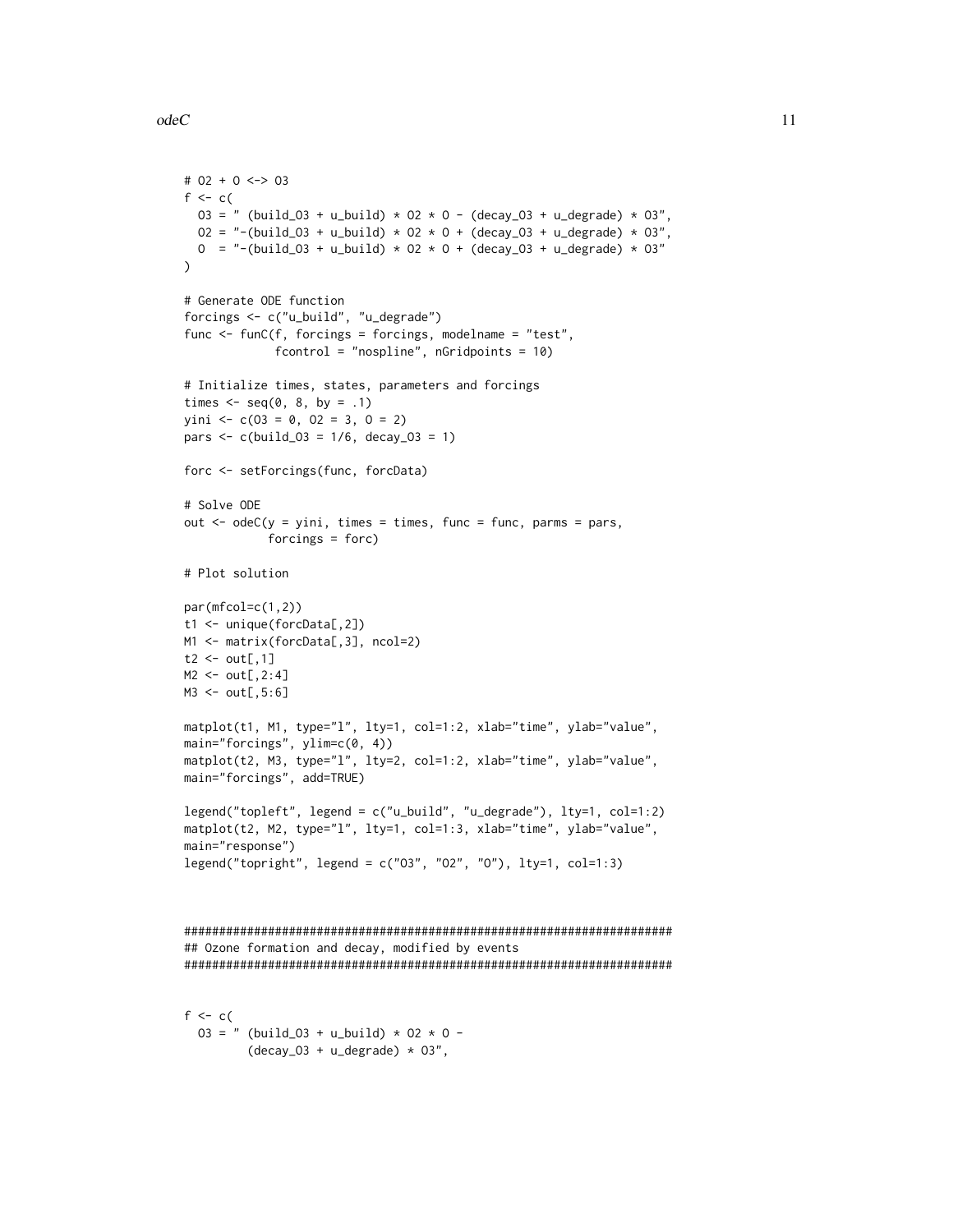```
02 = "-(build_03 + u_build) * 02 * 0 +
         (decay_03 + u_degrade) * 03",0 = "-(build_03 + u_build) * 02 * 0 +
        (decay_03 + u_d) * 03",u_build = "0", # piecewise constant
  u_degrade = "0" # piecewise constant
\lambda# Define parametric events
events.pars <- data.frame(
  var = c("u_degrade", "u_degrade", "u_build"),
  time = c("t_on", "t_off", "2"),
  value = c("plus", "minus", "2"),
  method = "replace"
)
# Declar parameteric events when generating funC object
func <- funC(f, forcings = NULL, events = events.pars, modelname = "test",
             fcontrol = "nospline", nGridpoints = -1)
# Set Parameters
yini <- c(03 = 0, 02 = 3, 0 = 2, u_b = 1, u_d = 1)times \leq seq(0, 8, by = .1)
pars <- c(build_O3 = 1/6, decay_O3 = 1, t_on = exp(rnorm(1, 0)), t_off = 6, plus = 3, minus = 1)
# Solve ODE with additional fixed-value events
out \leq odeC(y = yini, times = times, func = func, parms = pars)
# Plot solution
par(mfcol=c(1,2))
t2 \leq out[, 1]M2 < - out[,2:4]
M3 <- out[,5:6]
matplot(t2, M3, type="l", lty=2, col=1:2, xlab="time", ylab="value",
        main="events")
legend("topleft", legend = c("u_build", "u_degrade"), lty=1, col=1:2)
matplot(t2, M2, type="l", lty=1, col=1:3, xlab="time", ylab="value",
        main="response")
legend("topright", legend = c("O3", "O2", "O"), lty=1, col=1:3)
```
## End(Not run)

oxygenData *Time-course data of O, O2 and O3*

<span id="page-11-0"></span>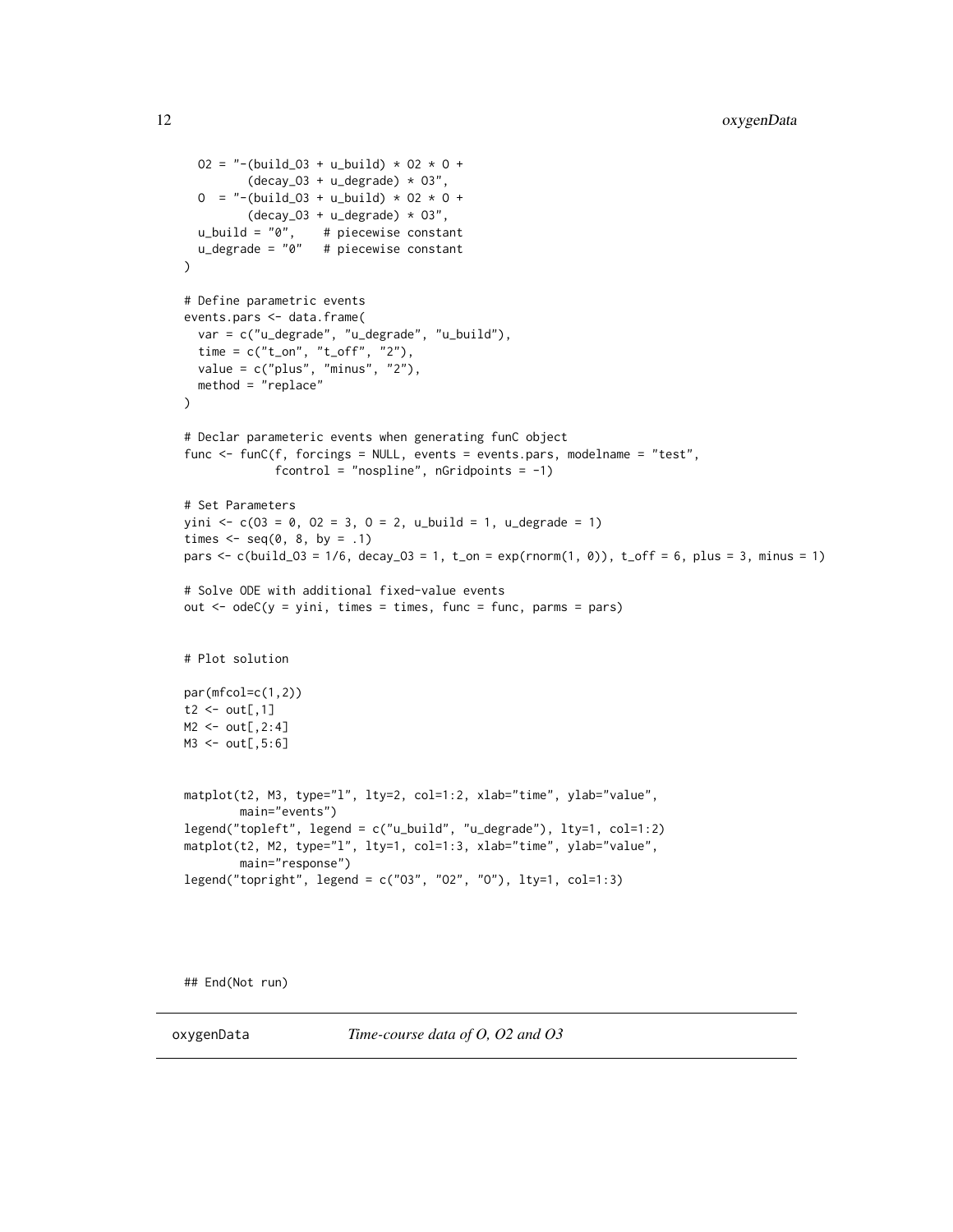#### <span id="page-12-0"></span>prodSymb 13

#### Description

Forcings data.frame

prodSymb *Compute matrix product symbolically*

#### Description

Compute matrix product symbolically

#### Usage

prodSymb(M, N)

#### Arguments

| M | matrix of type character |
|---|--------------------------|
| N | matrix of type character |

#### Value

Matrix of type character, the matrix product of M and N

reduceSensitivities *reduceSensitivities*

#### Description

reduceSensitivities

#### Usage

```
reduceSensitivities(sens, vanishing)
```
#### Arguments

| sens      | Named character, the sensitivity equations      |
|-----------|-------------------------------------------------|
| vanishing | Character, names of the vanishing sensitivities |

#### Details

Given the set vanishing of vanishing sensitivities, the algorithm determins sensitivities that vanish as a consequence of the first set.

#### Value

Named character, the sensitivity equations with zero entries for vanishing sensitivities.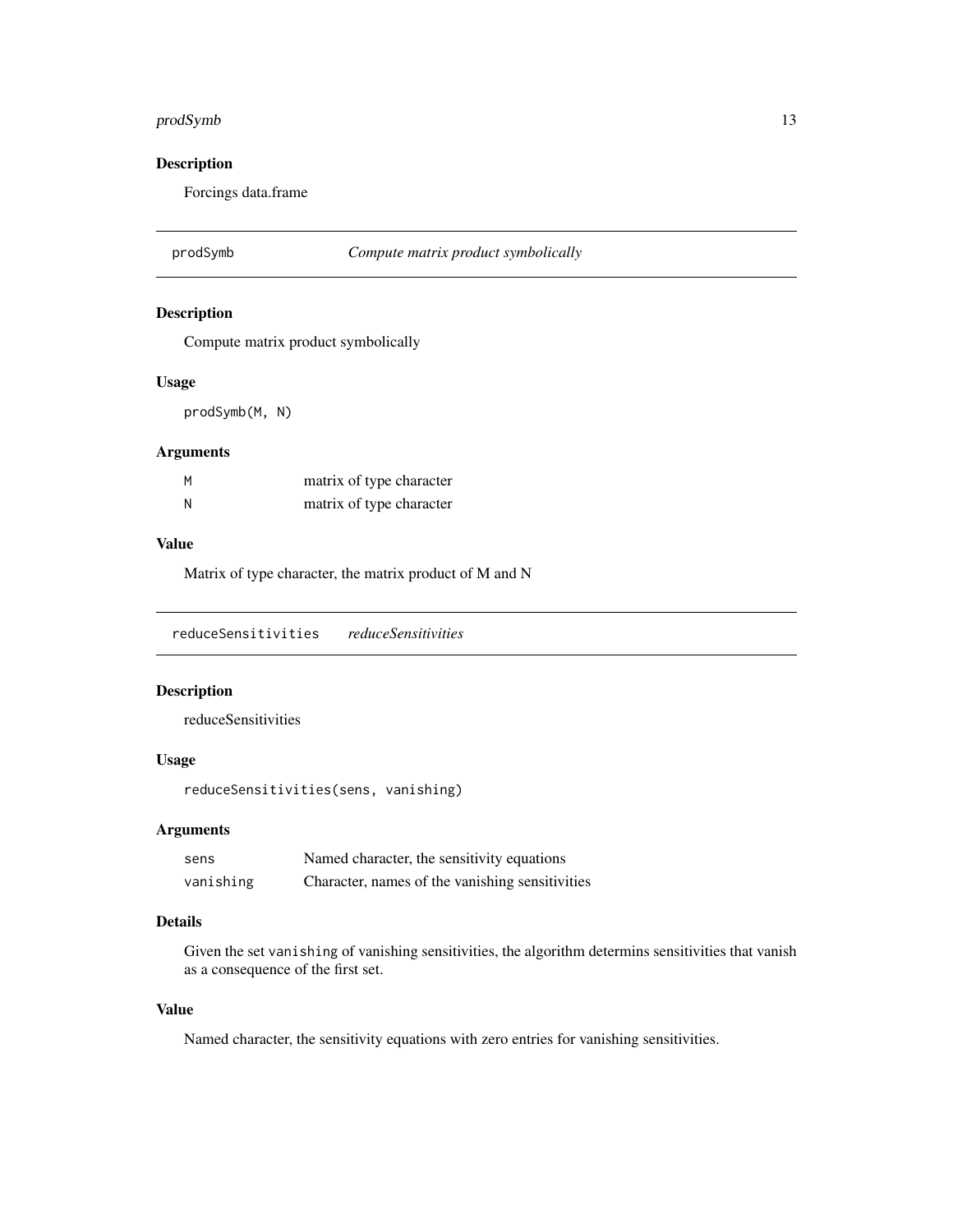<span id="page-13-0"></span>

Replace integer number in a character vector by other double

#### Usage

```
replaceNumbers(x)
```
#### Arguments

x vector of type character, the object where the replacement should take place

#### Value

vector of type character, conserves the names of x.

replaceOperation *Replace a binary operator in a string by a function*

#### Description

Replace a binary operator in a string by a function

#### Usage

```
replaceOperation(what, by, x)
```
#### Arguments

| what | character, the operator symbol, e.g. "^"                                     |
|------|------------------------------------------------------------------------------|
| bv   | character, the function string, e.g. "pow"                                   |
|      | vector of type character, the object where the replacement should take place |

### Value

vector of type character

#### Examples

```
replaceOperation("^", "pow", "(x^2 + y^2)^2.5")
```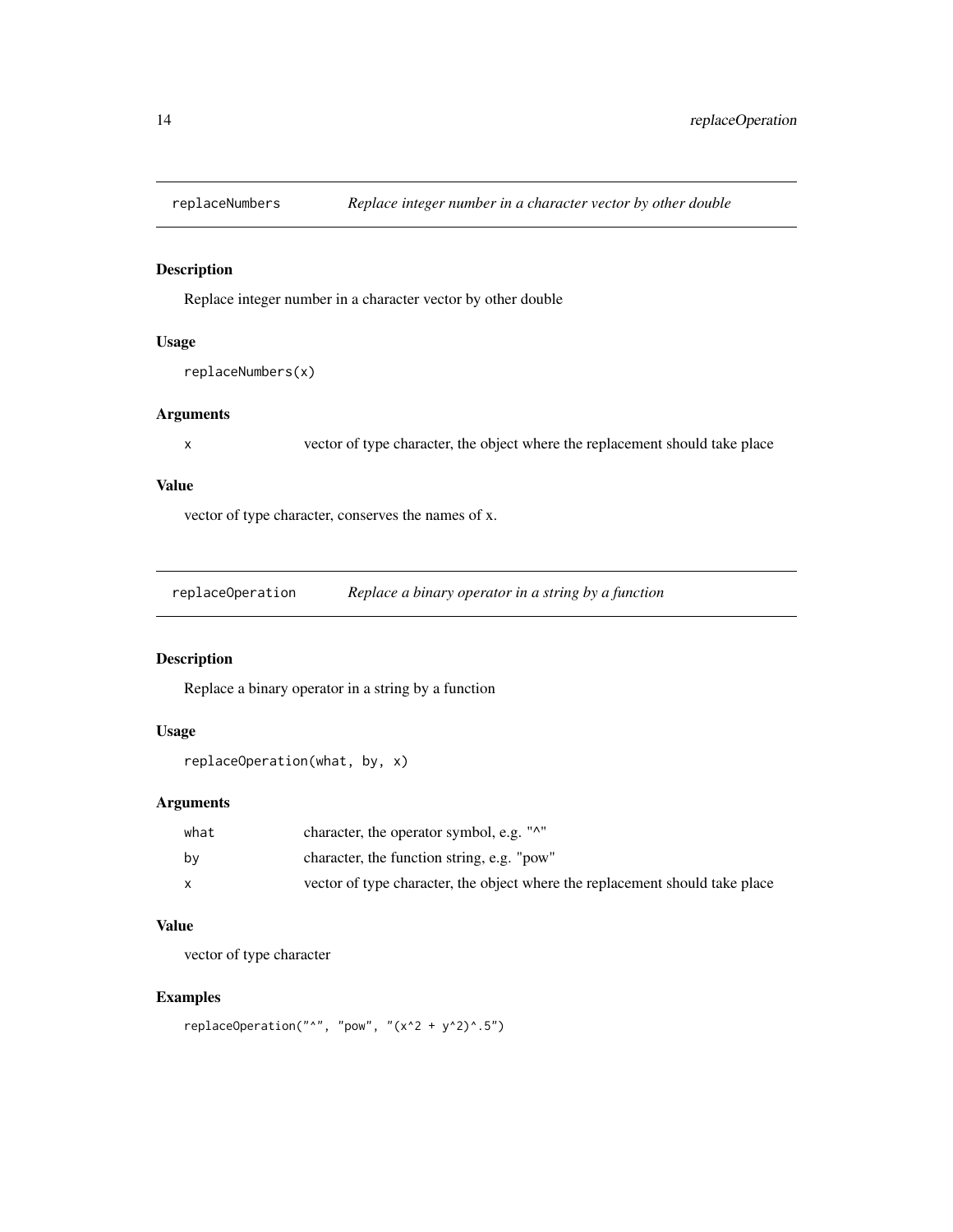<span id="page-14-0"></span>

Replace symbols in a character vector by other symbols

#### Usage

```
replaceSymbols(what, by, x)
```
#### Arguments

| what | vector of type character, the symbols to be replaced, e.g. $c("A", "B")$     |
|------|------------------------------------------------------------------------------|
| bv   | vector of type character, the replacement, e.g. $c("x[0", "x[1]])$           |
| X    | vector of type character, the object where the replacement should take place |

#### Value

vector of type character, conserves the names of x.

#### Examples

```
replaceSymbols(c("A", "B"), c("x[0]", "x[1]"), c("A*B", "A+B+C"))
```
sensitivitiesSymb *Compute sensitivity equations of a function symbolically*

#### Description

Compute sensitivity equations of a function symbolically

#### Usage

```
sensitivitiesSymb(f, states = names(f), parameters = NULL,
 inputs = NULL, events = NULL, reduce = FALSE)
```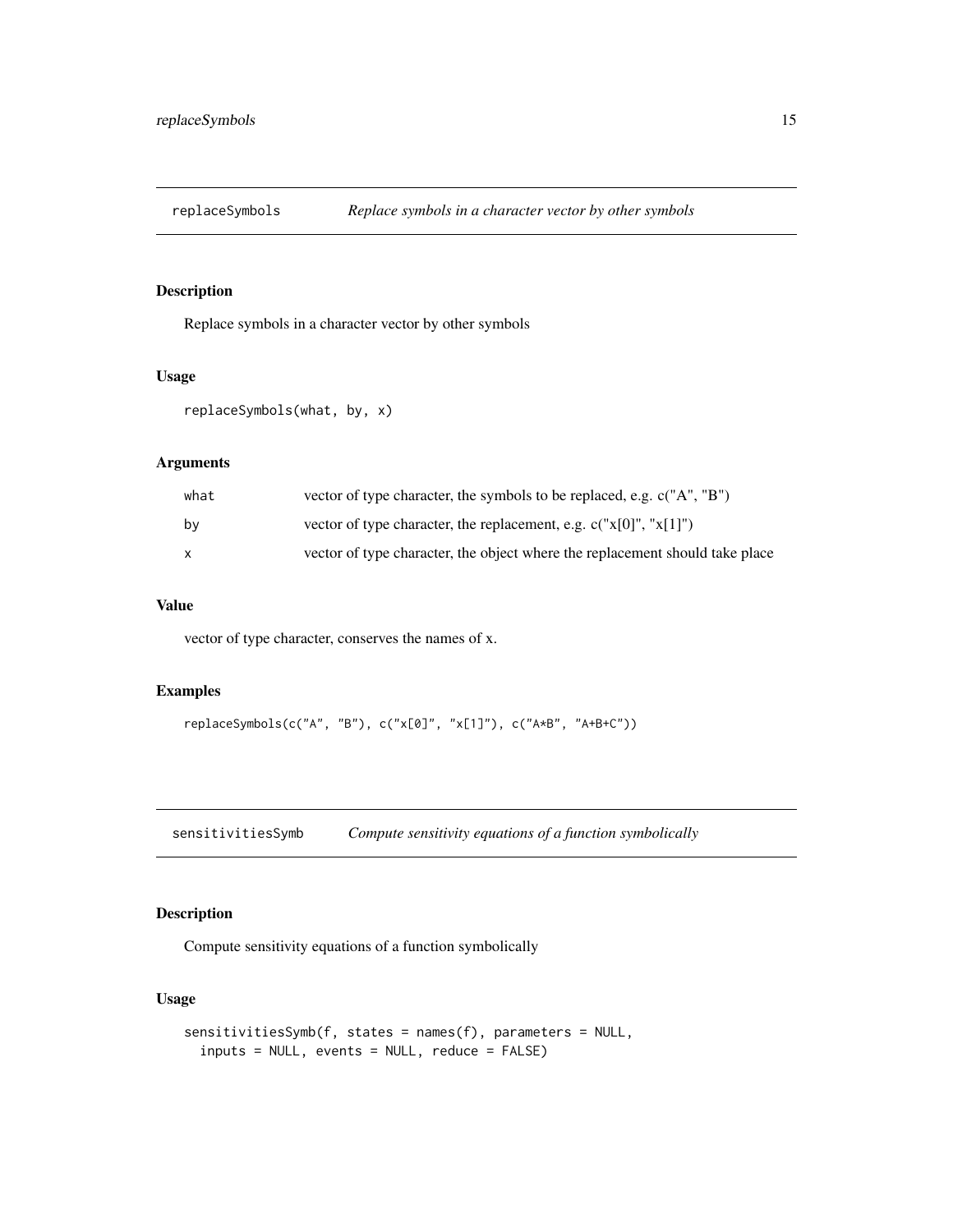#### <span id="page-15-0"></span>Arguments

| f          | named vector of type character, the functions                                                                                                                                                                                                                                                                                                                                                                |  |
|------------|--------------------------------------------------------------------------------------------------------------------------------------------------------------------------------------------------------------------------------------------------------------------------------------------------------------------------------------------------------------------------------------------------------------|--|
| states     | Character vector. Sensitivities are computed with respect to initial values of<br>these states                                                                                                                                                                                                                                                                                                               |  |
| parameters | Character vector. Sensitivities are computed with respect to initial values of<br>these parameters                                                                                                                                                                                                                                                                                                           |  |
| inputs     | Character vector. Input functions or forcings. They are excluded from the com-<br>putation of sensitivities.                                                                                                                                                                                                                                                                                                 |  |
| events     | data. frame of events with columns "var" (character, the name of the state to be<br>affected), "time" (numeric or character, time point), "value" (numeric or charac-<br>ter, value), "method" (character, either "replace" or "add"). See events. Within<br>sensitivitiesSymb() a data. frame of additional events is generated to reset<br>the sensitivities appropriately, depending on the event method. |  |
| reduce     | Logical. Attempts to determine vanishing sensitivities, removes their equations<br>and replaces their right-hand side occurences by 0.                                                                                                                                                                                                                                                                       |  |

#### Details

The sensitivity equations are ODEs that are derived from the original ODE f. They describe the sensitivity of the solution curve with respect to parameters like initial values and other parameters contained in f. These equtions are also useful for parameter estimation by the maximum-likelihood method. For consistency with the time-continuous setting provided by [adjointSymb,](#page-1-1) the returned equations contain attributes for the chisquare functional and its gradient.

#### Value

Named vector of type character with the sensitivity equations. Furthermore, attributes "chi" (the integrand of the chisquare functional), "grad" (the integrand of the gradient of the chisquare functional), "forcings" (Character vector of the additional forcings being necessare to compute chi and grad) and "yini" ( The initial values of the sensitivity equations) are returned.

#### Examples

```
######################################################################
## Sensitivity analysis of ozone formation
######################################################################
library(deSolve)
# O2 + O <-> O3
f \leq c(
  03 = " build_03 * 02 * 0 - decay_03 * 03",
  02 = "-build_03 * 02 * 0 + decay_03 * 03",
  0 = "-build_03 * 02 * 0 + decay_03 * 03"
)
```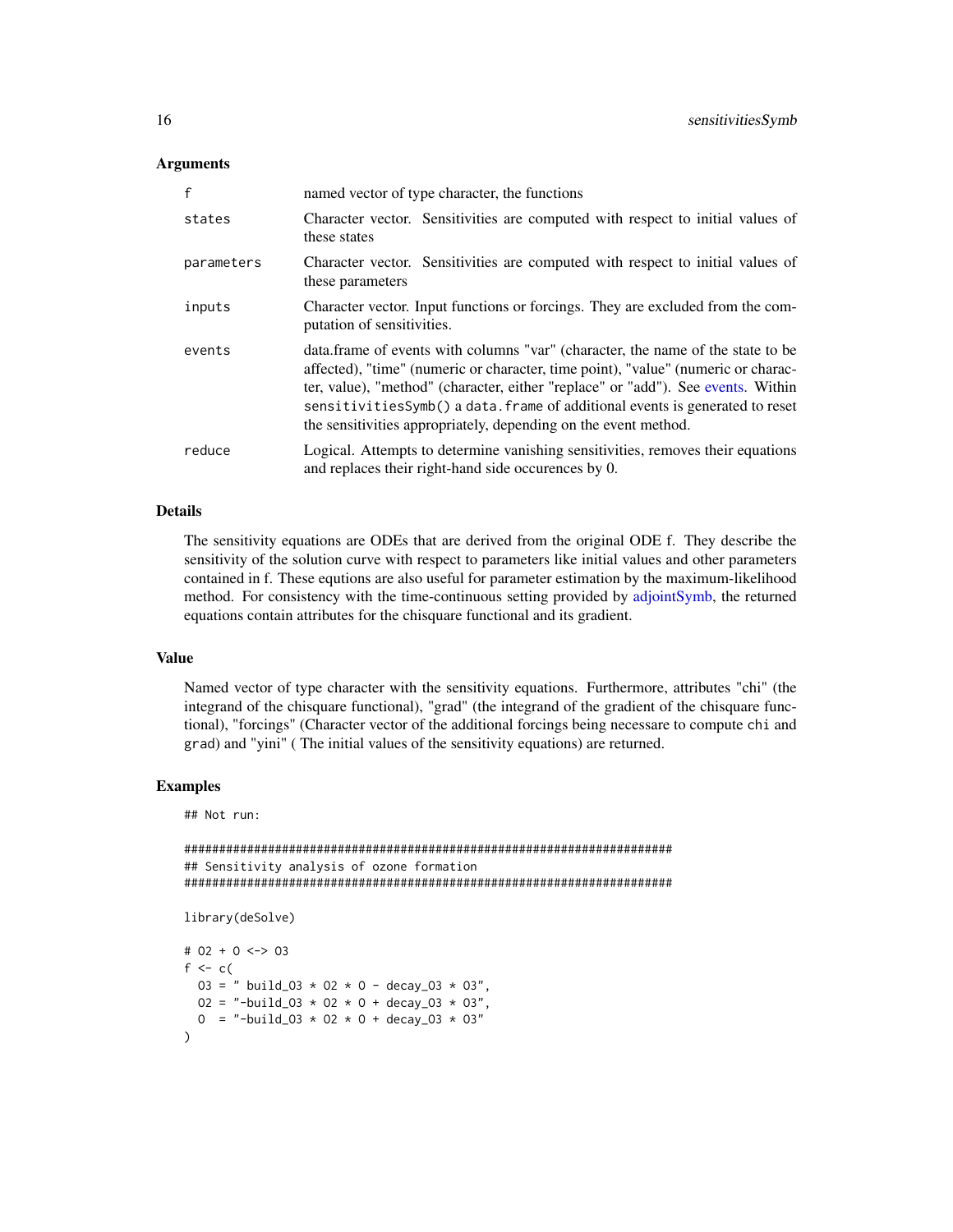```
# Compute sensitivity equations
f_s <- sensitivitiesSymb(f)
# Generate ODE function
func \leq funC(c(f, f_s))
# Initialize times, states, parameters and forcings
times \leq seq(0, 15, by = .1)
yini <- c(03 = 0, 02 = 3, 0 = 2, \text{attr}(f_s, "yini"))pars <- c(build_O3 = .1, decay_O3 = .01)
# Solve ODE
out \leq odeC(y = yini, times = times, func = func, parms = pars)
# Plot solution
par(mfcol=c(2,3))
t \leq - out[,1]
M1 < - out[,2:4]
M2 <- out[,5:7]
M3 <- out[,8:10]
M4 <- out[,11:13]
M5 <- out[,14:16]
M6 <- out[,17:19]
matplot(t, M1, type="l", lty=1, col=1:3,
        xlab="time", ylab="value", main="solution")
legend("topright", legend = c("O3", "O2", "O"), lty=1, col=1:3)
matplot(t, M2, type="l", lty=1, col=1:3,
        xlab="time", ylab="value", main="d/(d O3)")
matplot(t, M3, type="l", lty=1, col=1:3,
        xlab="time", ylab="value", main="d/(d O2)")
matplot(t, M4, type="l", lty=1, col=1:3,
        xlab="time", ylab="value", main="d/(d O)")
matplot(t, M5, type="1", lty=1, col=1:3,
        xlab="time", ylab="value", main="d/(d build_O3)")
mathot(t, M6, type="1", lty=1, col=1:3,xlab="time", ylab="value", main="d/(d decay_O3)")
## End(Not run)
## Not run:
######################################################################
## Estimate parameter values from experimental data
######################################################################
library(deSolve)
# O2 + O <-> O3
# diff = O2 - O3
# build_O3 = const.
f <-c(
  03 = " build_03 * 02 * 0 - decay_03 * 03",
```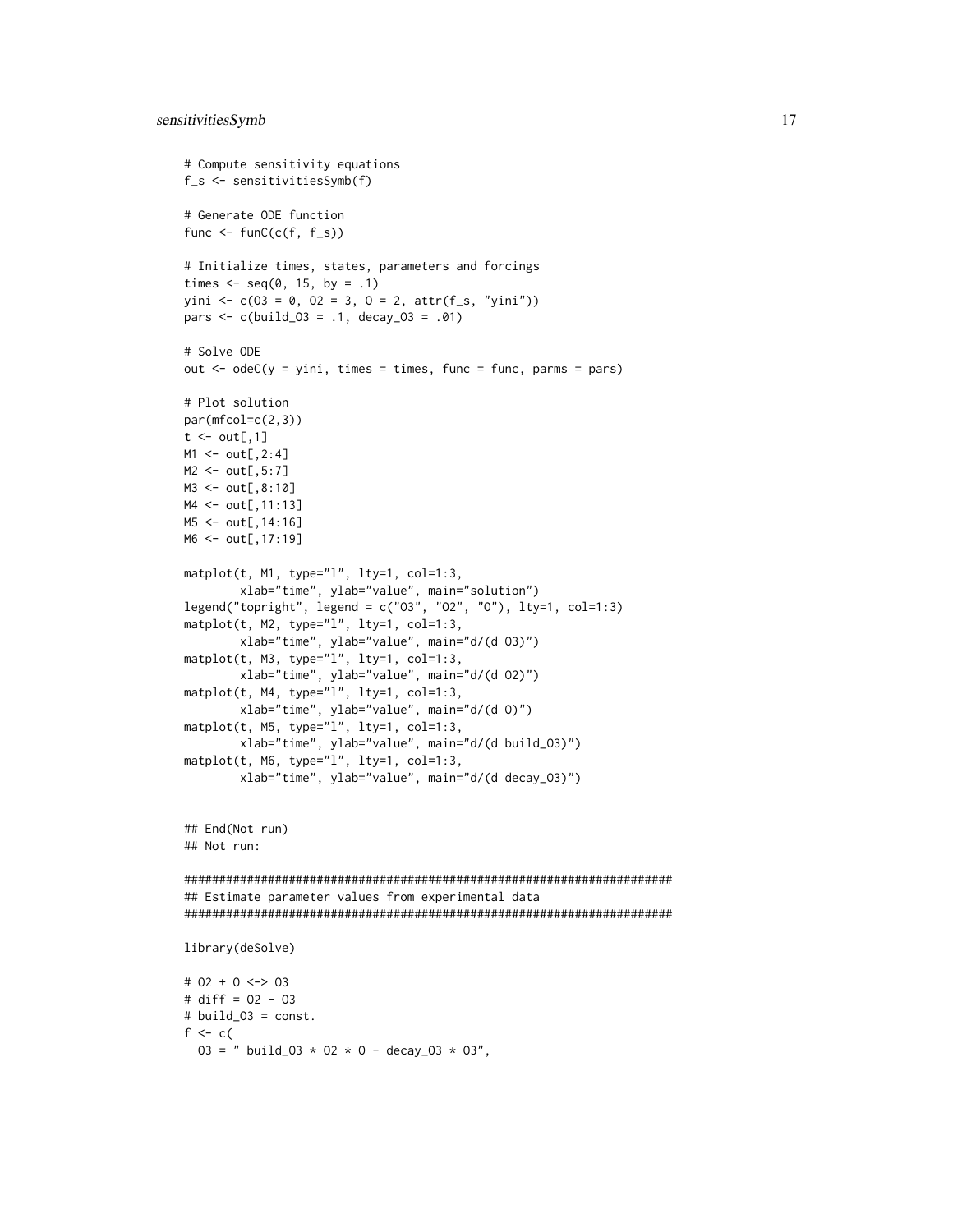```
02 = "-build_03 \star 02 \star 0 + decay_03 \star 03",
 0 = "-build_03 \star 02 \star 0 + decay_03 \star 03"
)
# Compute sensitivity equations and get attributes
f_s <- sensitivitiesSymb(f)
chi <- attr(f_s, "chi")
grad <- attr(f_s, "grad")
forcings <- attr(f_s, "forcings")
# Generate ODE function
func \le funC(f = c(f, f_s, chi, grad), forcings = forcings,
             fcontrol = "nospline", modelname = "example3")
# Initialize times, states, parameters
times \leq seq(0, 15, by = .1)
yini \leftarrow c(03 = 0, 02 = 2, 0 = 2.5)yini_s <- attr(f_s, "yini")
yini_{chi} < -c (chi = 0)
yini_grad <- rep(0, length(grad)); names(yini_grad) <- names(grad)
pars <- c(build_O3 = .2, decay_O3 = .1)
# Initialize forcings (the data)
data(oxygenData)
forcData <- data.frame(time = oxygenData[,1],
                       name = rep(colnames(oxygenData[,-1]),
                         each=dim(oxygenData)[1]),
                       value = as.vector(oxygenData[,-1]))
forc <- setForcings(func, forcData)
# Solve ODE
out <- odeC(y = c(yini, yini_s, yini_chi, yini_grad),
            times = times, func = func, parms = pars, forcings = forc,
            method = "lsodes")
# Plot solution
par(mfcol=c(1,2))
t \le out[,1]
M1 < - out[,2:4]
M2 <- out[, names(grad)]
tD <- oxygenData[,1]
M1D <- oxygenData[,2:4]
matplot(t, M1, type="l", lty=1, col=1:3,
        xlab="time", ylab="value", main="states")
matplot(tD, M1D, type="b", lty=2, col=1:3, pch=4, add=TRUE)
legend("topright", legend = names(f), lty=1, col=1:3)
matplot(t, M2, type="1", lty=1, col=1:5,xlab="time", ylab="value", main="gradient")
legend("topleft", legend = names(grad), lty=1, col=1:5)
```
# Define objective function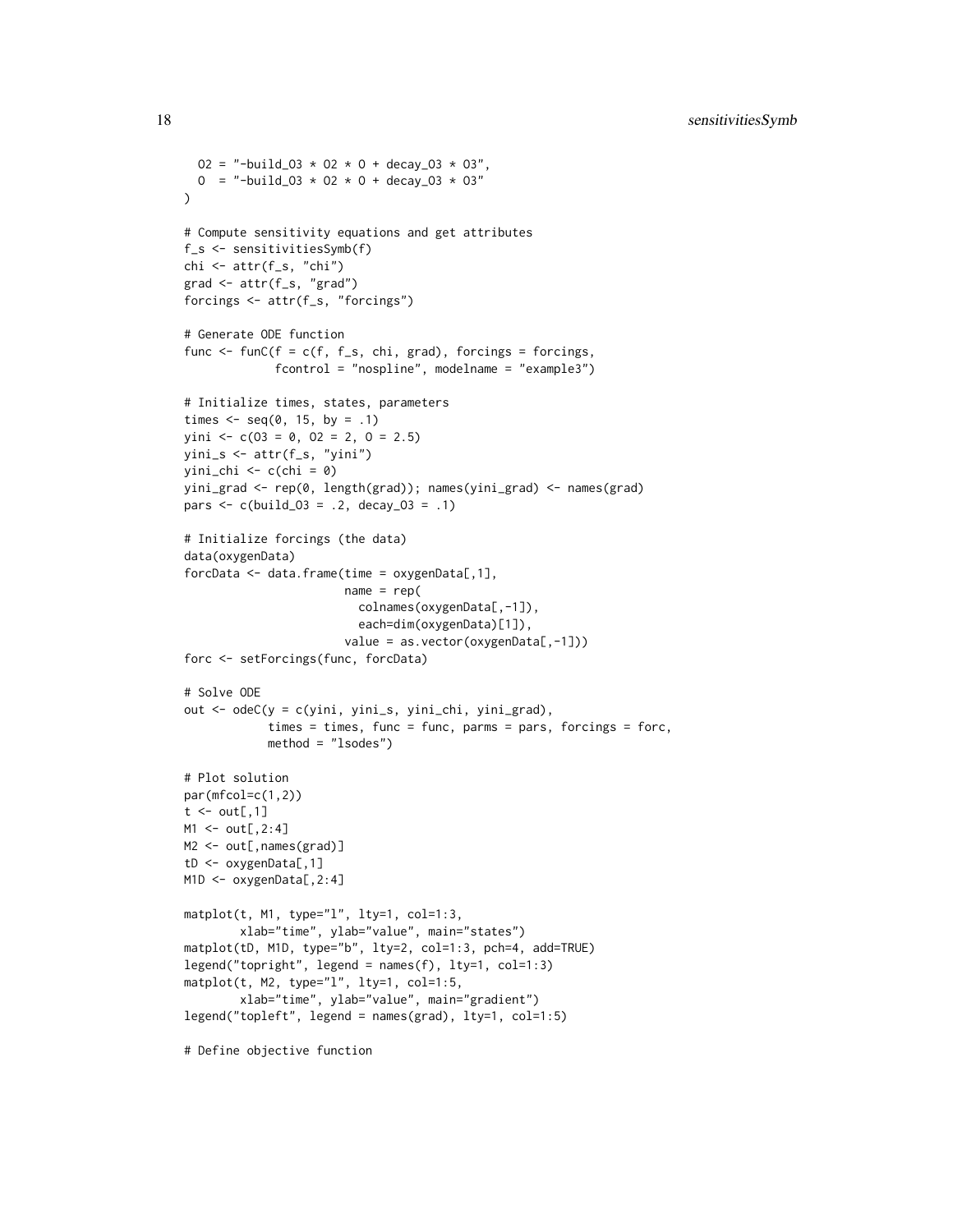#### <span id="page-18-0"></span>setForcings 19

```
obj <- function(p) {
  out <- odeC(y = c(p[names(f)], yini_s, yini_chi, yini_grad),
              times = times, func = func, parms = p[names(pars)],
      forcings = forc, method="lsodes")
  value <- as.vector(tail(out, 1)[,"chi"])
  gradient <- as.vector(
    tail(out, 1)[,paste("chi", names(p), sep=".")])
  hessian <- gradient%*%t(gradient)
  return(list(value = value, gradient = gradient, hessian = hessian))
}
# Fit the data
myfit <- optim(par = c(yini, pars),
               fn = function(p) obj(p)$value,
               gr = function(p) obj(p)$gradient,
               method = "L-BFGS-B",
               lower=0,
               upper=5)
# Model prediction for fit parameters
prediction <- odeC(y = c(myfit$par[1:3], yini_s, yini_chi, yini_grad),
                   times = times, func = func, parms = myfit$par[4:5],
   forcings = forc, method = "lsodes")
# Plot solution
par(mfcol=c(1,2))
t <- prediction[,1]
M1 <- prediction[,2:4]
M2 <- prediction[, names(grad)]
tD <- oxygenData[,1]
M1D <- oxygenData[, 2:4]
matplot(t, M1, type="l", lty=1, col=1:3,
        xlab="time", ylab="value", main="states")
matplot(tD, M1D, type="b", lty=2, col=1:3, pch=4, add=TRUE)
legend("topright", legend = names(f), lty=1, col=1:3)
matplot(t, M2, type="l", lty=1, col=1:5,
        xlab="time", ylab="value", main="gradient")
legend("topleft", legend = names(grad), lty=1, col=1:5)
```
## End(Not run)

setForcings *Generate interpolation spline for the forcings and write into list of matrices*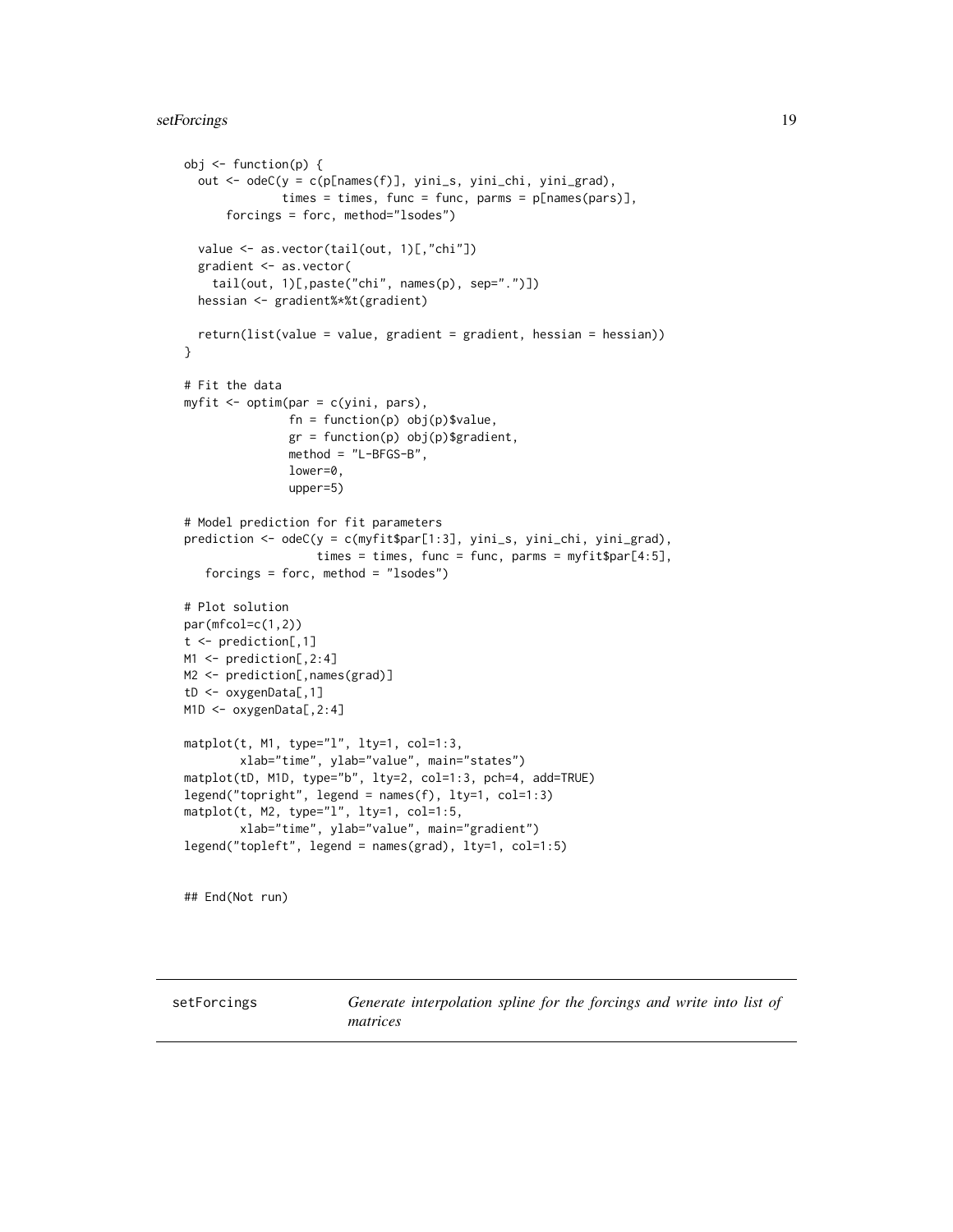Generate interpolation spline for the forcings and write into list of matrices

#### Usage

```
setForcings(func, forcings)
```
#### Arguments

| func     | result from $funC()$                                                      |
|----------|---------------------------------------------------------------------------|
| forcings | data.frame with columns name (factor), time (numeric) and value (numeric) |

#### Details

Splines are generated for each name in forcings and both, function value and first derivative are evaluated at the time points of the data frame.

#### Value

list of matrices with time points and values assigned to the forcings interface of deSolve

#### Examples

```
f <- c(x = "-k*x + a - b")func <- funC(f, forcings = c("a", "b"))
forcData <- rbind(
  data.frame(name = "a", time = c(0, 1, 10), value = c(0, 5, 2)),
  data.frame(name = "b", time = c(0, 5, 10), value = c(1, 3, 6)))
forc <- setForcings(func, forcData)
```
sumSymb *Compute matrix sumSymbolically*

#### Description

Compute matrix sumSymbolically

#### Usage

sumSymb(M, N)

#### Arguments

| M | matrix of type character |
|---|--------------------------|
| N | matrix of type character |

#### Value

Matrix of type character, the matrix sum of M and N

<span id="page-19-0"></span>